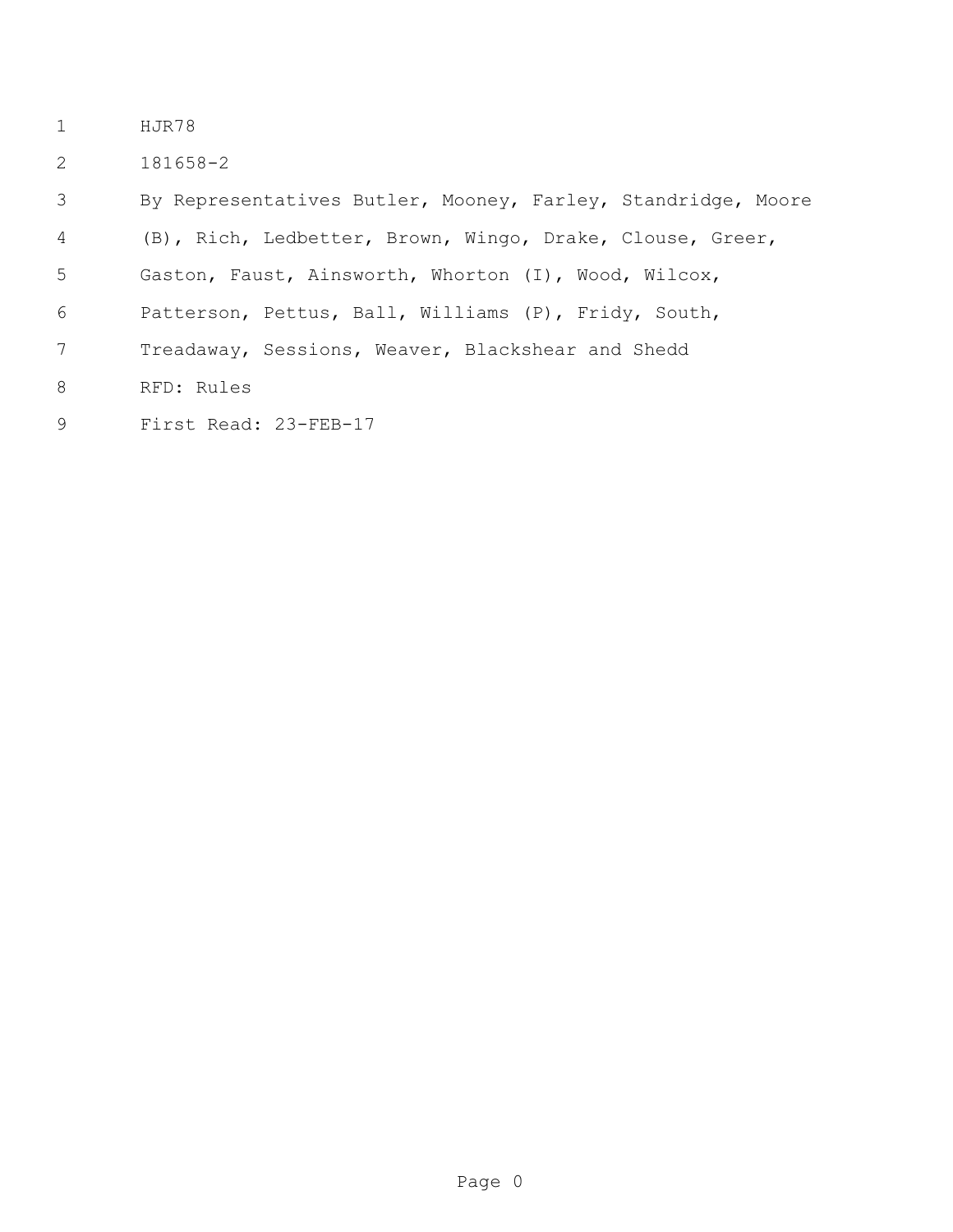HJR78

 ENROLLED, House Joint Resolution, URGING TEACHER ACADEMIC FREEDOM REGARDING SCIENTIFIC EVIDENCE SUBJECTS. WHEREAS, an important purpose of science education is to inform students about scientific evidence and to help students develop critical thinking skills necessary to become intelligent, productive, and scientifically informed citizens; and WHEREAS, the teaching of some scientific subjects required to be taught under the curriculum framework developed by the State Board of Education may cause controversy including, but not limited to, biological evolution, the chemical origins of life, global warming, and human cloning; and WHEREAS, some teachers may be unsure of the expectation concerning how they should present information when controversy occurs on such subjects; now therefore, BE IT RESOLVED BY THE LEGISLATURE OF ALABAMA, BOTH HOUSES THEREOF CONCURRING, That we strongly urge: (a) The State Board of Education, public elementary and secondary school governing authorities, directors of schools, school system administrators, and public elementary and secondary school principals and administrators and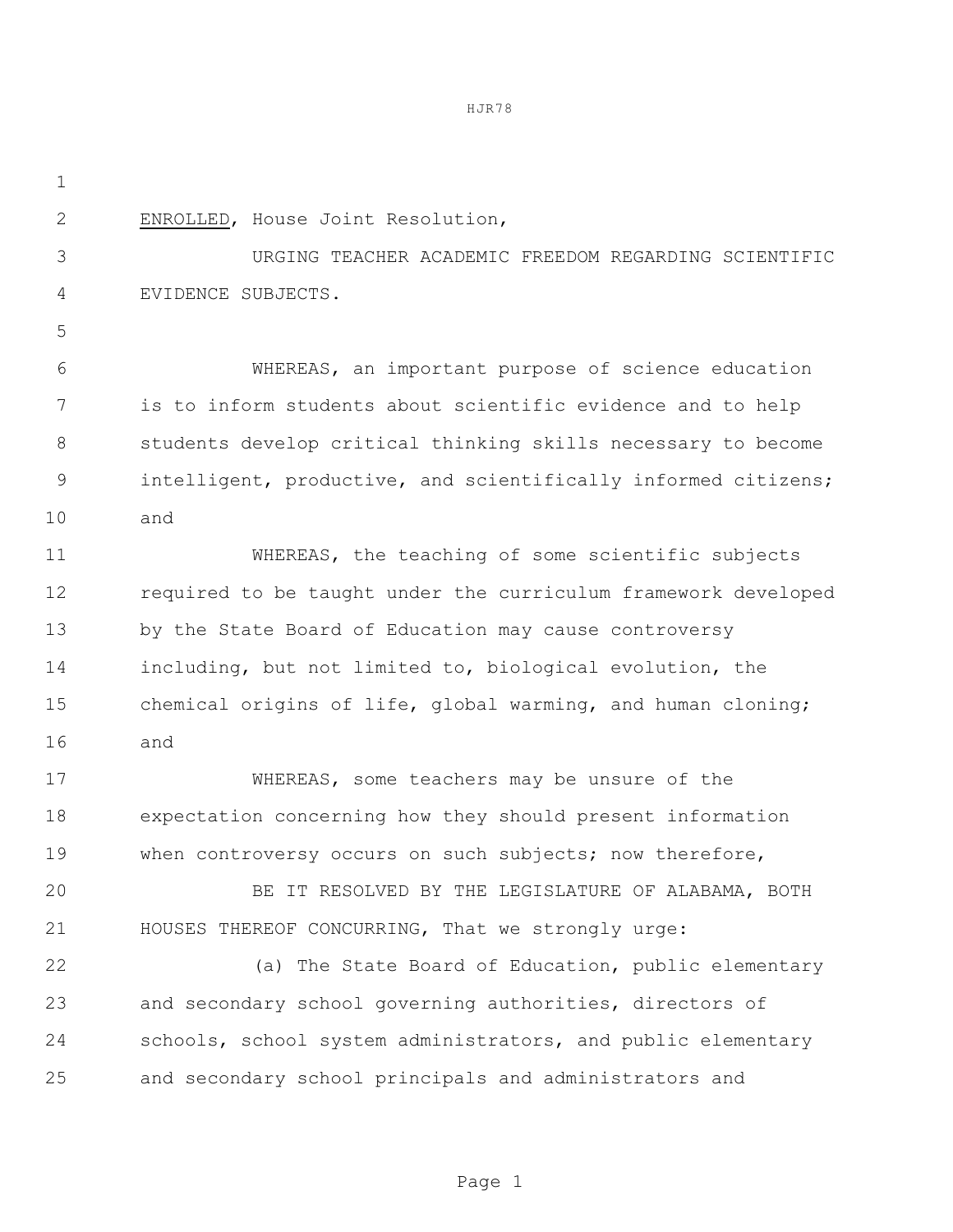teachers should endeavor to create an environment within public elementary and secondary schools that encourages students to explore scientific questions, develop critical thinking skills, analyze the scientific strengths and weaknesses of scientific explanations, and respond appropriately and respectfully to differences of opinion about scientific subjects required to be taught under the curriculum framework developed by the State Board of Education.

 (b) The State Board of Education, public elementary or secondary school governing authorities, directors of 11 schools, school system administrators, and public elementary or secondary school principals and administrators should refrain from prohibiting any teacher in a public school system of this state from helping students understand, analyze, critique, and review in an objective manner the scientific strengths and scientific weaknesses of existing scientific theories covered in the course being taught within the curriculum framework developed by the State Board of Education.

 BE IT FURTHER RESOLVED, That this resolution is intended to support the teaching of scientific information and shall not be construed to promote any religious or nonreligious doctrine, promote discrimination for or against a particular set of religious beliefs or non-beliefs, or promote discrimination for or against religion or non-religion.

HJR78